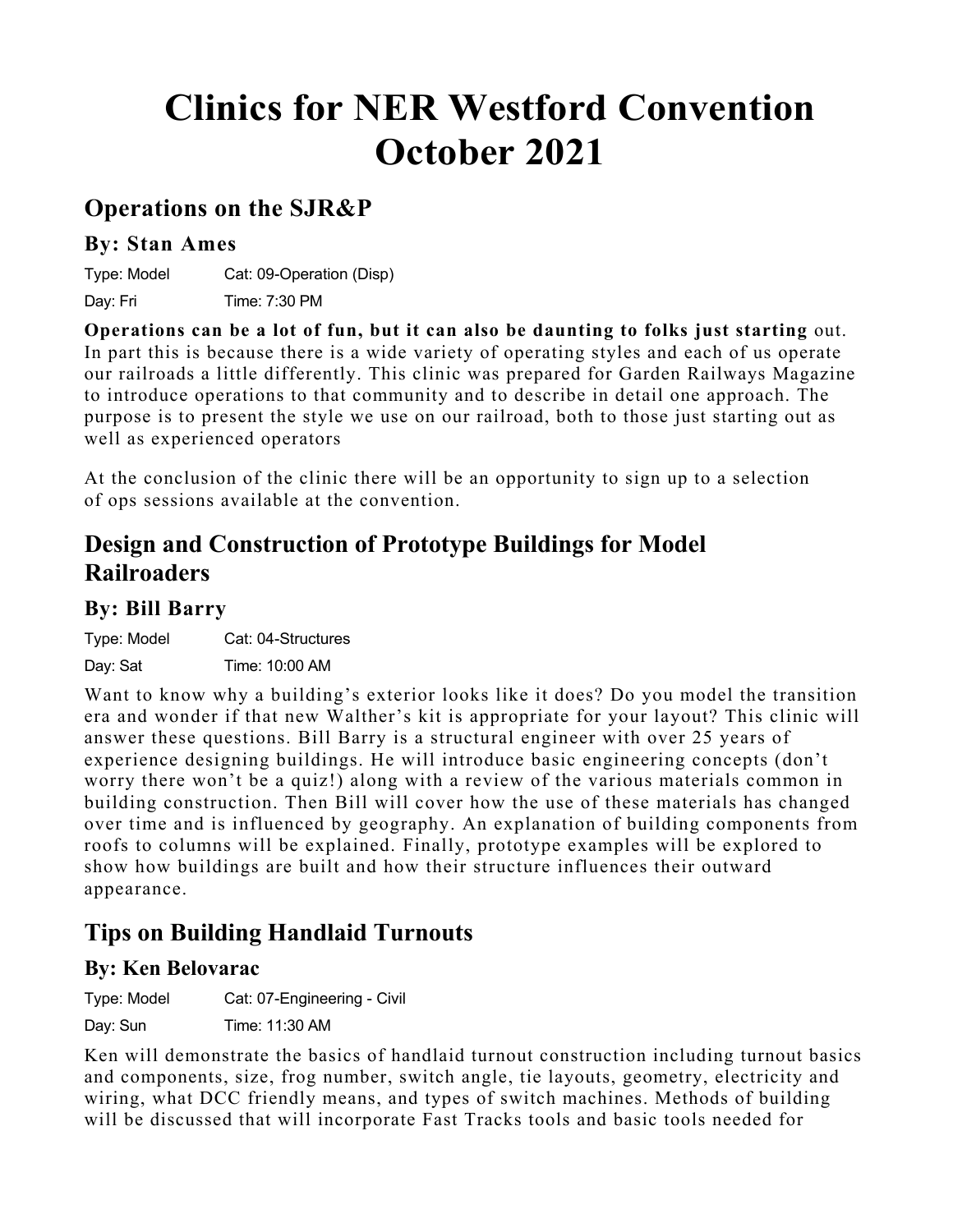construction at home even if you do not have Fast Tracks. Examples of handlaid turnouts will be presented. **This clinic is meant for beginner modelers interested in hand laid turnouts.**

# **Ten Commandments of Model Railroad Yard Design**

### **By: Craig Bisgeier**

Type: Model Cat: 07-Engineering - Civil

Day: Fri Time: 5:00 PM

Craig Bisgeier provides a fun and interesting guide on how to - and how not to - design your model railroad yard. The clinic includes a discussion of how prototype yards work, why prototype practices don't always work well in the model setting, and lots of advice on how to design a model yard that keeps running and won't clog up! Learn what works and what doesn't so you can intelligently evaluate you own plan - or someone else's before cutting a single board of benchwork.

### **Modeling Village of East Wakefield- From Bench work to Finished Section**

### **By: Rich Breton**

Type: Model Cat: 06-Prototype Model Day: Sat Time: 1:30 PM

In this Power Point presentation, Rich will explain the process used in developing scene to accurately represent East Wakefield, including photo backdrop, mountain scenery constructions, rock outcroppings, trees, roads, structures, details such as period RR crossing sign and wild flowers. This scene is one of the five villages represented on the Union Station 1909 B&M RR HO scale layout at Heritage Park Railroad Museum in Union NH.

# **High End Oak Trees**

### **By: Bill Brown, MMR**

Type: Model Cat: 05-Scenery

Day: Sat Time: 8:30 AM

This is a make-n-take clinic where people will construct a showcase Oak Tree using sagebrush armatures, Scenic Express Super Tree Material, and ground foam. Participants will be required to bring a hot glue gun and a few glue sticks. All other materials will be provided and participants will come away with their finished product. Participation will be limited to the first 15 to register and a \$5 fee is charged.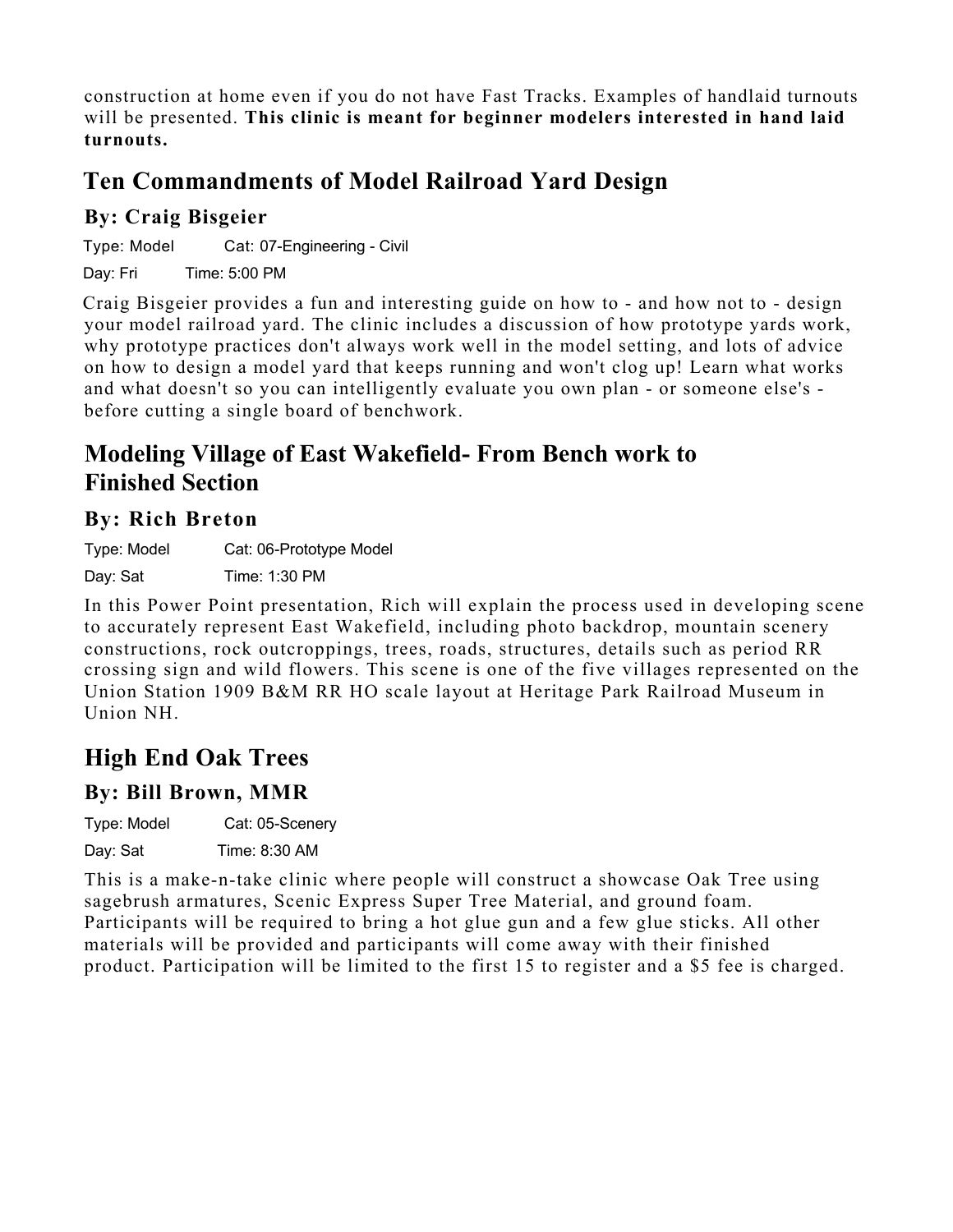# **Latest Modeling Inovations Using LARC Graphics**

### **By: Bill Brown, MMR**

Type: Model Cat: 05-Scenery

Day: Sat Time: 10:00 AM Day 2: Sun Time: 11:30 AM

LARC Products, Bill's small business has been providing its Graphics Volumes worldwide for 17 years. The 7th Volume has several new and exciting offerings. Bill will take participants through step-by-step methods of enhancing their modeling using these techniques.

### **Animation**

### **By: Fay Chin**

Type: Model Cat: Misc

Day: Sun Time: 10:00 AM

In this clinic, Fay will discuss Ideas and examples for layout animation. This will include building Animation models (including some 3D printed models). He will show how to use Arduino and electronics for Animation. He will also have demonstration and hands on operating models.

# **Reworking Brass Steam Locomotive Mechanisms**

### **By: William Deen**

Type: Model Cat: 02-Motive Power

Day: Sun Time: 11:30 AM

Many thousands of HO brass steam locomotives from Japanese and early Korean builders were imported from the 1960s through the 1980s. They have nice detail but often substandard mechanisms, including poorly tuned running gear, crude gearboxes, and/or open-frame motors. This clinic will explain how to get such models off shelves and onto layouts. Topics to be covered include planning the project, remotoring, regearing, and adjusting the running gear.

### **JMRI Operations Pro: My continuing adventures in operations software, Part 1**

### **By: Chuck Diljak, MMR**

Type: Model Cat: 08.1 DCC Day: Sat Time: 10:00 AM

When model railroaders hear the acronym, "JMRI", most think of Decoder Pro for programming their DCC decoders. However, did you know that JMRI also contains a module called Operations Pro that generates switch lists? Chuck has been using operations software to generate switch lists since the year 2000. A few years ago, he needed to upgrade his current software or try another program. Since that fateful day, Chuck has been a happy user of JMRI Operations Pro. In this clinic, Chuck will show you how to get started with a simple example, provide tips on developing your own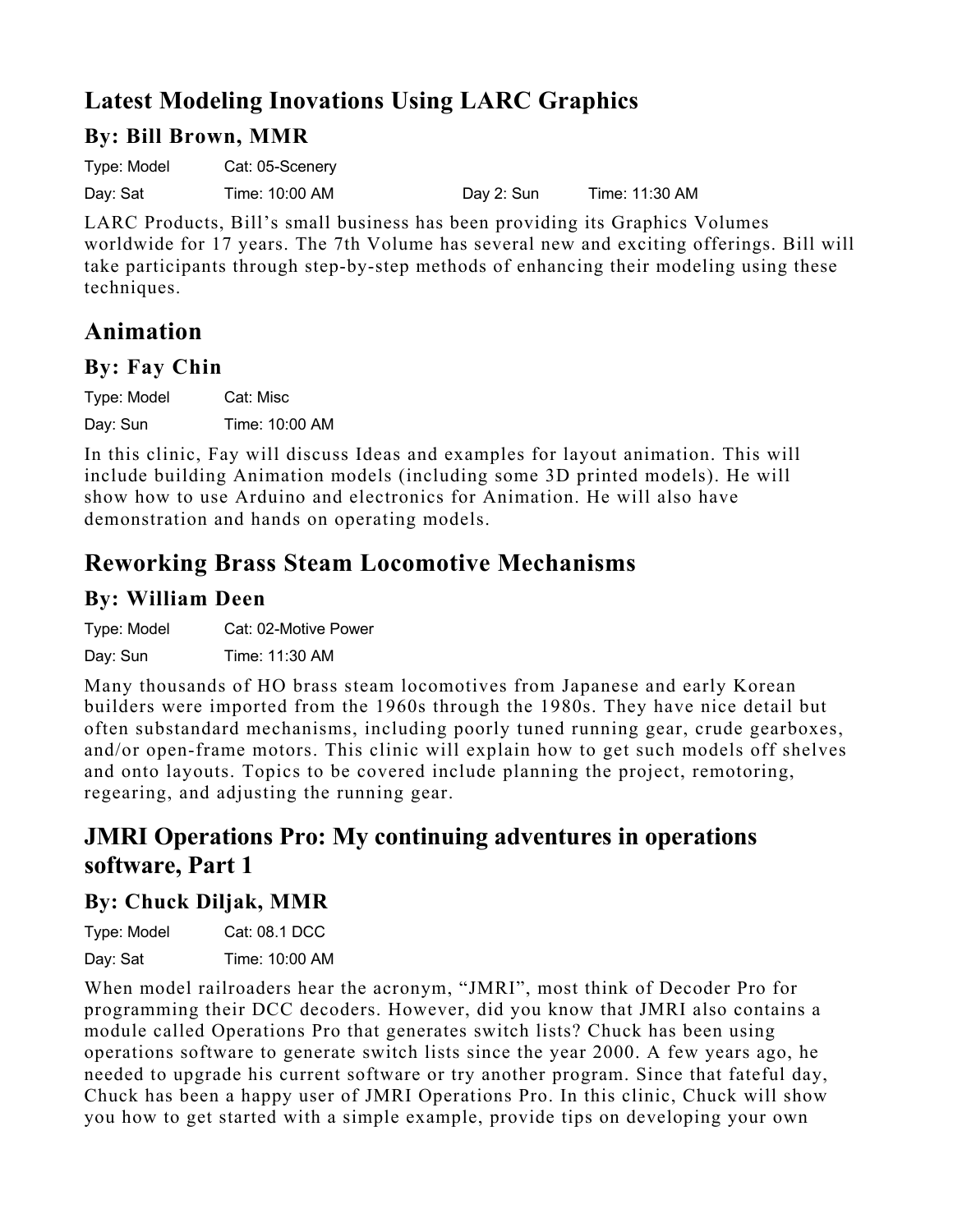system, and troubleshoot issues. Chuck's goal is to motivate you to try JMRI Operations Pro for yourself!

### **JMRI Operations Pro: My continuing adventures in operations software, Part 2**

#### **By: Chuck Diljak, MMR**

| Type: Model | Cat: 08.1 DCC  |
|-------------|----------------|
| Day: Sat    | Time: 11:30 AM |

Part 2 of this clinic continues where Part 1 left off. Chuck will build on Part 1 of this clinic, which covered the basic essentials of building your railroad operations in JMRI. In Part 2, Chuck continues with more advanced topics, including staging operations, interchanges, and adding a classification yard operation. Your imagination is the only limitation on what you can do in JMRI Operations Pro.

### **Anthracite Mines: They are more than just a breaker**

### **By: Chuck Diljak, MMR**

Type: Model Cat: 04-Structures

Day: Sat Time: 6:30 PM

Chuck originally wanted an anthracite mine on his layout, since he models northeastern Pennsylvania After building the breaker, he discovered there is a lot more to model for an anthracite mine than he realized. His clinic will give prototype examples of various mining structures and discuss how he modeled them for his layout.

### **Bending Iron...or Making your own grab irons – Minute Clinic**

### **By: Chuck Diljak, MMR**

| Type: Model | Cat: 03 Cars  |
|-------------|---------------|
| Day: Fri    | Time: 3:00 PM |

Looking for additional points for Cars or Motive Power in the Achievement Program? Or, are you scratch building a car with grab irons of a different shape or length than what is commercially available? In this Minute Clinic, you will learn how to make your own jigs and the tools needed to bend your own iron.

### **The Lehigh and Hudson River Railway – A Pint Sized, Powerhouse Railroad You Can Model**

### **By: John Doehring**

Type: Prototype Cat: 06-Prototype Model

Day: Sat Time: 4:30 PM

At its apex, the Lehigh and Hudson River Railway totaled just 86 miles, but provided a strategic link between the industrial and population centers of New England and the rail lines and points both south and west. Stretching from Maybrook, NY to Easton, PA, the LHR punched above its weight class for a hundred years – hauling freight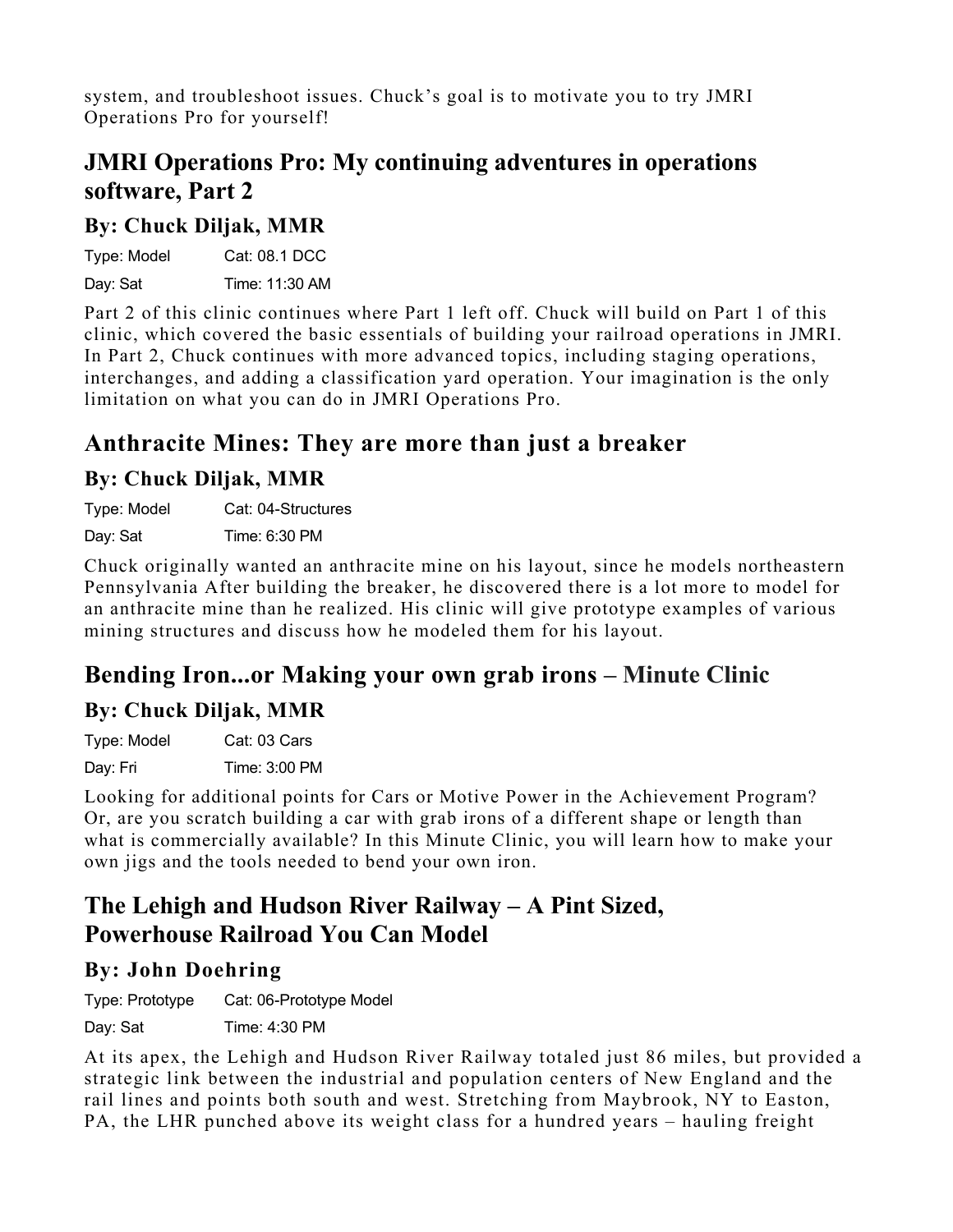traffic south and anthracite coal north, while interchanging with most of the key railroads across the northeast. Long trains and short distances make the LHR a super choice for prototype modeling in the transition era, or freelancing up to the present. Please join our discussion, and learn a little bit more about the LHR, and how the author plans to add a slightly proto-lanced version of this secret jewel to his base empire dream.

# **What's Up at NMRA National Today?**

### **By: John Doehring Panel**

Type: Assoc Cat: Misc Day: Sun Time: 3:00 PM

Join NMRA President, Gordy Robinson (via Zoom), former NER President and current NMRA Eastern Director, John Doehring, and NMRA Marketing Consultant, Christina Zambri as they bring members up to speed on old and new activities and initiatives. During the clinic, they will also take questions from the membership.

# **The Last Two Inches: Developing Backgrounds, Flats, and Partial Buildings**

### **By: Jack Ellis**

Type: Model Cat: 04-Structures Day: Sat Time: 9:30 PM

Jack will share ideas and techniques for making optimum use of the last two inches of space that surround your layout to make the scene appear larger than life. This will over both urban and rural scenes. Coverage includes spray painting clouds and sky; how to handle blending streets and commercial backgrounds, building flats, and partial buildings, and using mirrors to create believable depth of field in your modeling efforts.

# **A Room of One's Own**

### **By: Steve Erickson**

| Type: Model | Cat: Misc     |
|-------------|---------------|
| Day: Sun    | Time: 8:30 AM |

What goes into a great modeling space? What efficiencies will make your modeling faster, more pleasant and less frustrating? If you had a chance to build a modeling space from the ground up, what decisions would you make? How large is too large? How small is too small? This clinic follows the construction of a 10x12 enclosed modeling shop from the ground up. We will talk about lighting, storage, floor and bench material, and how to make the most efficient use of your space. Tips for those planning to build a workshop, as well as people looking to improve their existing work space. Come and share your ideas!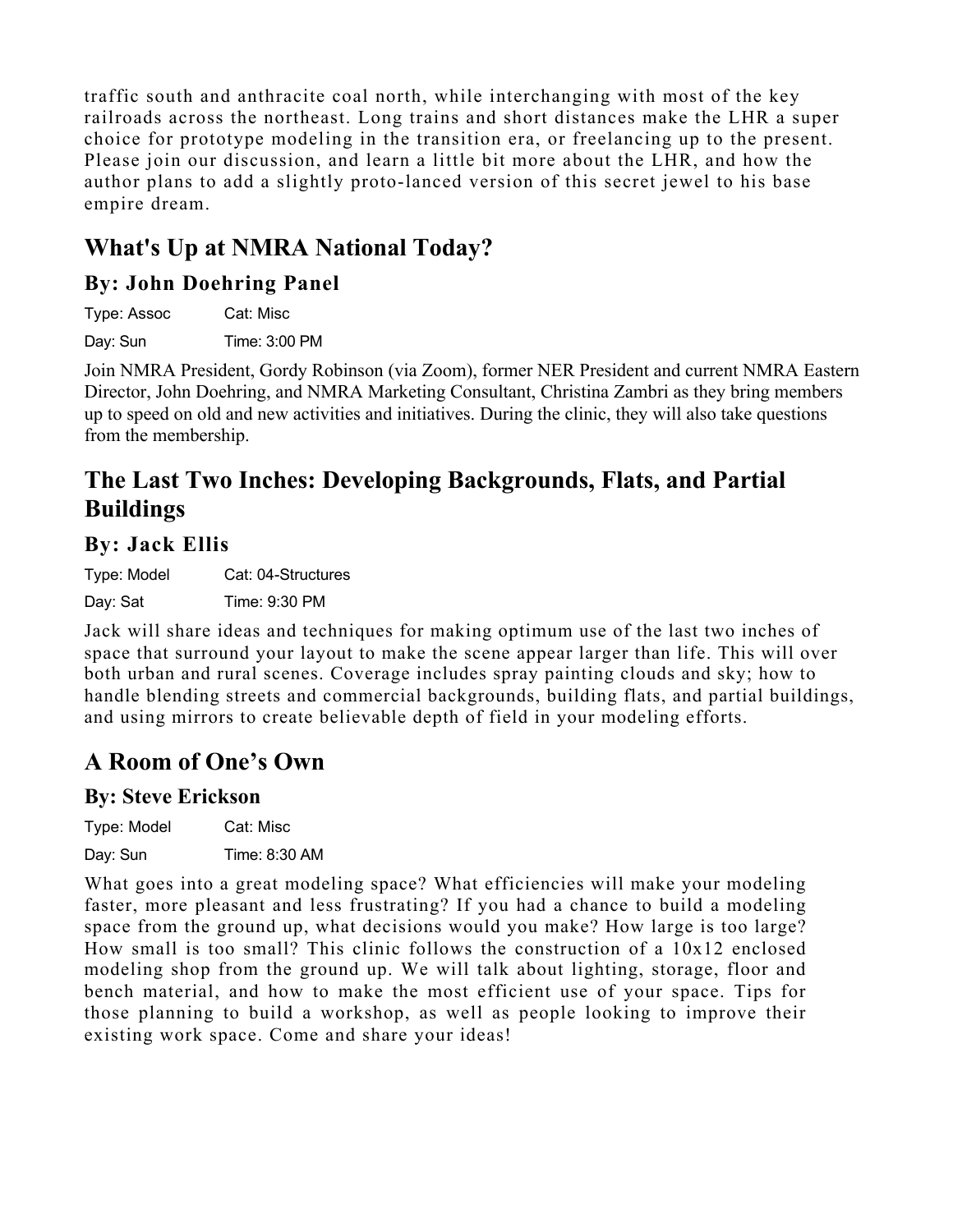### **Scratchbuilding Conifer Trees**

### **By: John Feraca, MMR**

Type: Model Cat: 05-Scenery

Day: Sat Time: 11:30 AM

In this clinic I will show how to build highly realistic conifer trees. This detailed presentation will include all the steps from carving and painting the trunk to several methods of branch construction for both live and dead trees. There will be trees in various stages of completion to view as well as a small diorama showcasing several highly detailed trees in a forest setting.

### **Building a Funaro & Camerlengo Gondola**

#### **By: Steven Funaro**

Type: Model Cat: 03-Cars

Day: Sat Time: 3:00 PM

In this clinic, participants will build a Funaro & Camerlengo 40 ft. gondola. The kit is a Lehigh Valley 36' ONE PIECE BODY Steel Mill Gondola with Decals (F&C #6700). There is a \$25 charge for this clinic which covers the cost of the kit which is normally \$39.99.

#### *Each participant will need to bring their own tools which should include;*

- *X-acto #11 knife with #11 and #17 blades*
- *Pin Vise with #78, #79 #74, 1/32" and 1/16 drill bits*
- *Flat Nail Boards (Black Emery on foam core type. Revlon or store brand.)*
- *Small Pair of Cutting Pliers*
- *Small Needle Nose Pliers*
- *Tweezers*
- *Kadee #5 or #58 Couplers*
- *Pair of Bettendorf Trucks (We suggest Kadee Metal trucks)*
- *Super-Thin CA Cement (Cyanoacrylate)*
- *Square*

This clinic is limited to the first 25 people who sign up.

### **LCC – Best for Layout Control**

#### **By: Jeff Gerow**

| Type: Model | Cat: 08.2-LCC |            |               |
|-------------|---------------|------------|---------------|
| Day: Fri    | Time: 9:00 PM | Day 2: Sun | Time: 8:30 AM |

Considering all the options for controlling Jerry McDonald's staging yard switching – including pushbutton as well as dispatcher control – I found that LCC was the best available option.

How LCC works, what it can do and its advantages over alternatives will be discussed. I will show the programming that allows individual tracks in Jerry's staging yard to be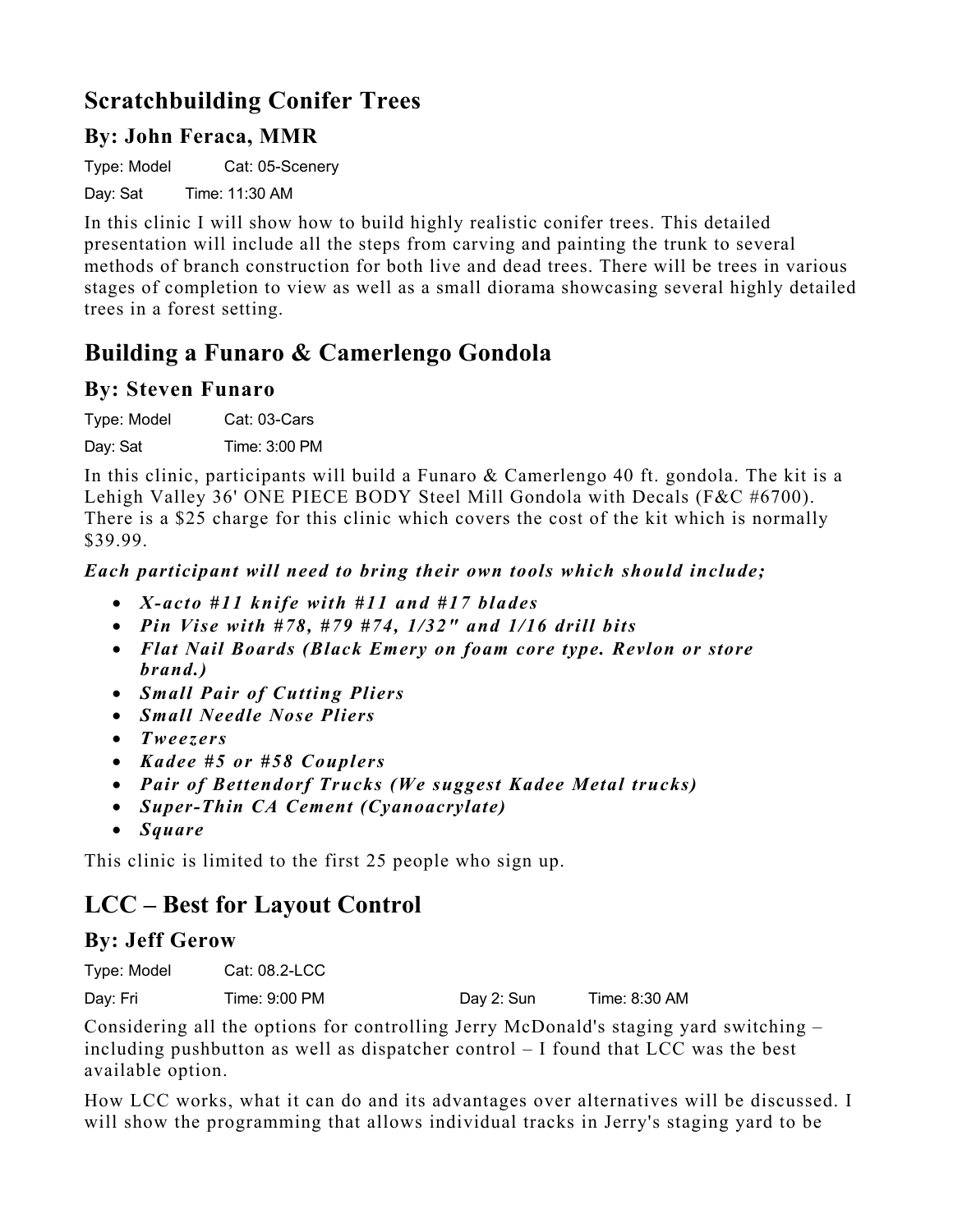connected to the main (using multiple turnouts). This programming is the basis of LCC control and leads to – not only such things as self-contained ABS signalling (with no dedicated PC to make it work), but also JMRI-enabled dispatching. I'll end with a discussion of what's available now that already allows robust LCC capability and share recent announcements from manufacturers creating exciting new directions for this technology.

# **Techniques in Plaster and Resin Structure Modeling**

### **By: James Gore, MMR**

Type: Model Cat: 04-Structures Day: Sat Time: 4:30 PM

An examination of techniques used to complete and build structures out of plaster and resin castings, including stabilizing and repairing walls, painting and weathering with acrylics and PanPastels. The clinic will include some new ideas on painting with selfetching paint, "damp" brushing and dry brushing, and making brick walls look realistic. Several examples of adobe and stucco structures will be displayed.

# **Advanced Topics in DCC Speed Matching**

### **By: Mark Granville**

Type: Model Cat: 08.1 DCC

Day: Sun Time: 3:00 PM

This seminar will discuss various challenges and frustrations that come up when speed matching locomotives that have decoders from different manufacturers. Examples will be presented, causes will be discussed, and solutions will be offered. A short review of speed matching procedures will be given, but it will be assumed that the attendee already has some familiarity with the concept of DCC speed matching.

# **A TrainTech Recipe: Arduinos, C/MRI, and JMRI**

### **By: Jerry Grochow**

| Type: Model | Cat: 08-Electrical |
|-------------|--------------------|
| Day: Sat    | Time: 11:30 AM     |

Arduino micro-controllers can be used to control turnouts and accessories on your layout (among other things), regardless of whether you're using DC or DCC. When connected to JMRI (Java Model Railroad Interface software control system) on your personal computer, via a CMRI network (Bruce Chubb's Computer/Model Railroad Interface), you've got a winning yet inexpensive combination! This clinic, for the beginning-to-intermediate "traintech" user, shows how to put things together for train movement control of crossing signals, direction and speed display, and integration with other automation via JMRI.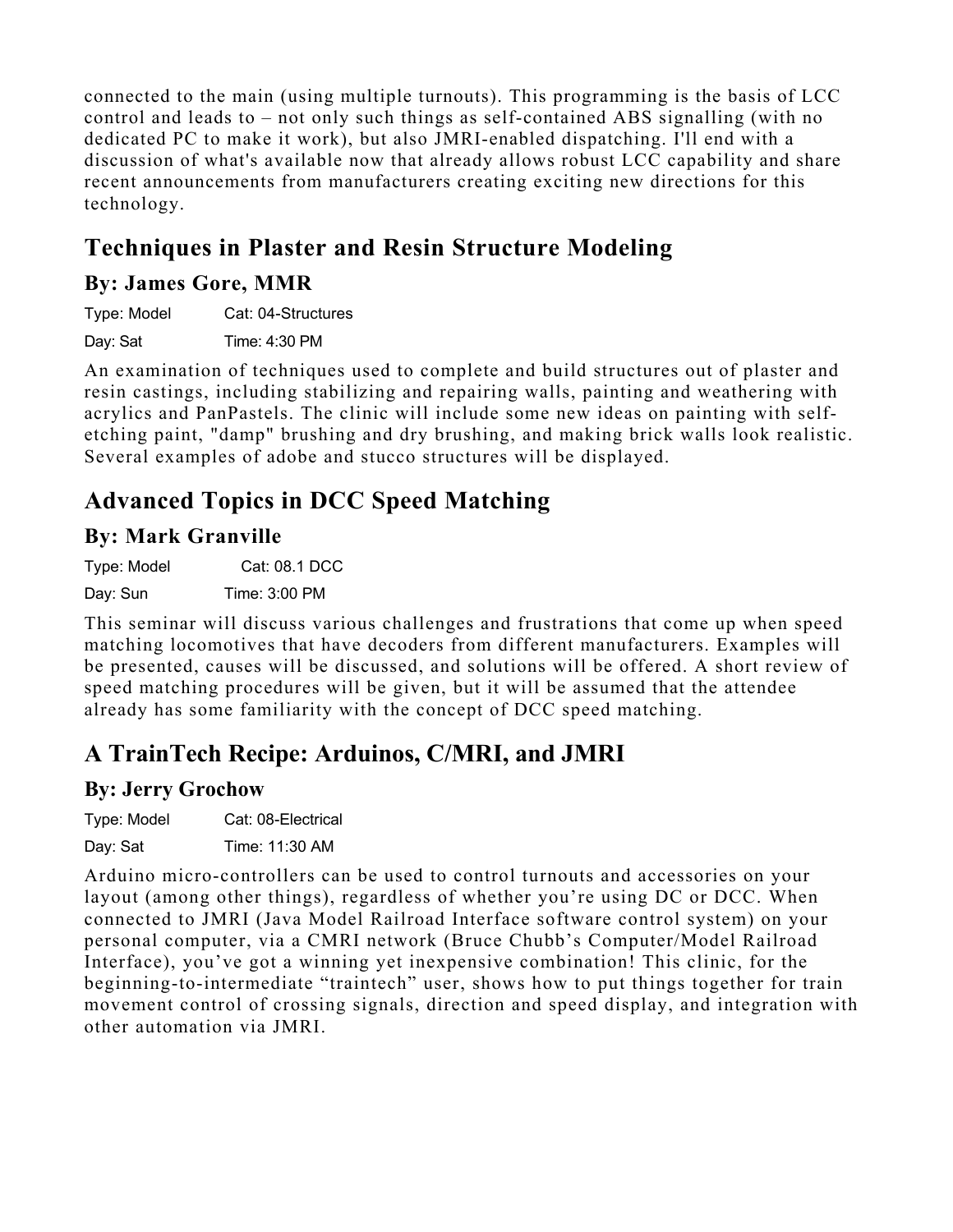# **It's Time for (Analog) "Fast Time"**

### **By: James Heidt**

Type: Model Cat: 09-Operation (Disp)

Day: Sun Time: 1:30 PM

Model railroaders interested in operation on their model railroad empires can expect further realism through the concept of "fast time", or speeding up real time to allow for the illusion of traveling further distances in our limited spaces. Jim Heidt's Ogdensburg & Norwood is modeled in 1948 - before the advent of currently used digital timepieces. In this clinic, Jim will show - by powerpoint and exhibits - the construction of good, old fashioned analog clocks set to fast time, further illuminated by LEDs to enhance night as well as daytime operations.

### **Researching Consignees/Shippers - For Fun and Profit!**

### **By: James Heidt**

Type: Model Cat: 09-Operation (Disp) Day: Sat Time: 3:00 PM

People who love trains understand that the journey is often more satisfying than the destination, and that includes the vast variety and wealth of informational research available to us online. For his circa-1948, bridgeline Ogdensburg & Norwood, Jim Heidt has accumulated lots of background data - to create a more complete transportation experience in miniature for operational guests. Interested in the research for realistic, prototypically inspired industries on and off your line? Want to add that extra seasoning of flavor to your waybills? Come and see.

# **GEEEEEEEEE SCALE RAILROADING**

### **By: Peter Higgins**

Type: Model Cat: Misc

Day: Sun Time: 3:00 PM

What's your scale? HO Scale 1:87, O scale 1:48, S Scale 1:64, N Scale 1:160, Z Scale 1:220, We all seem to know relatively speaking what these scales are and so unique to themselves. However when we say our scale is "G" Scale the field is wide open like 3/8", 1:29, 1/2", 1:22 (G), 1:20.3 don't forget the point 3, 1/19 16mm, 1:13.7 (7/8") or 1:8 1.5"or the n such as in Fn3 just to name a few. So I simply tell people it's big enough to build it in the garden. We'll take a look at some excellent Garden Railroads and some of the challenges it takes to make a model RR in the great outdoors.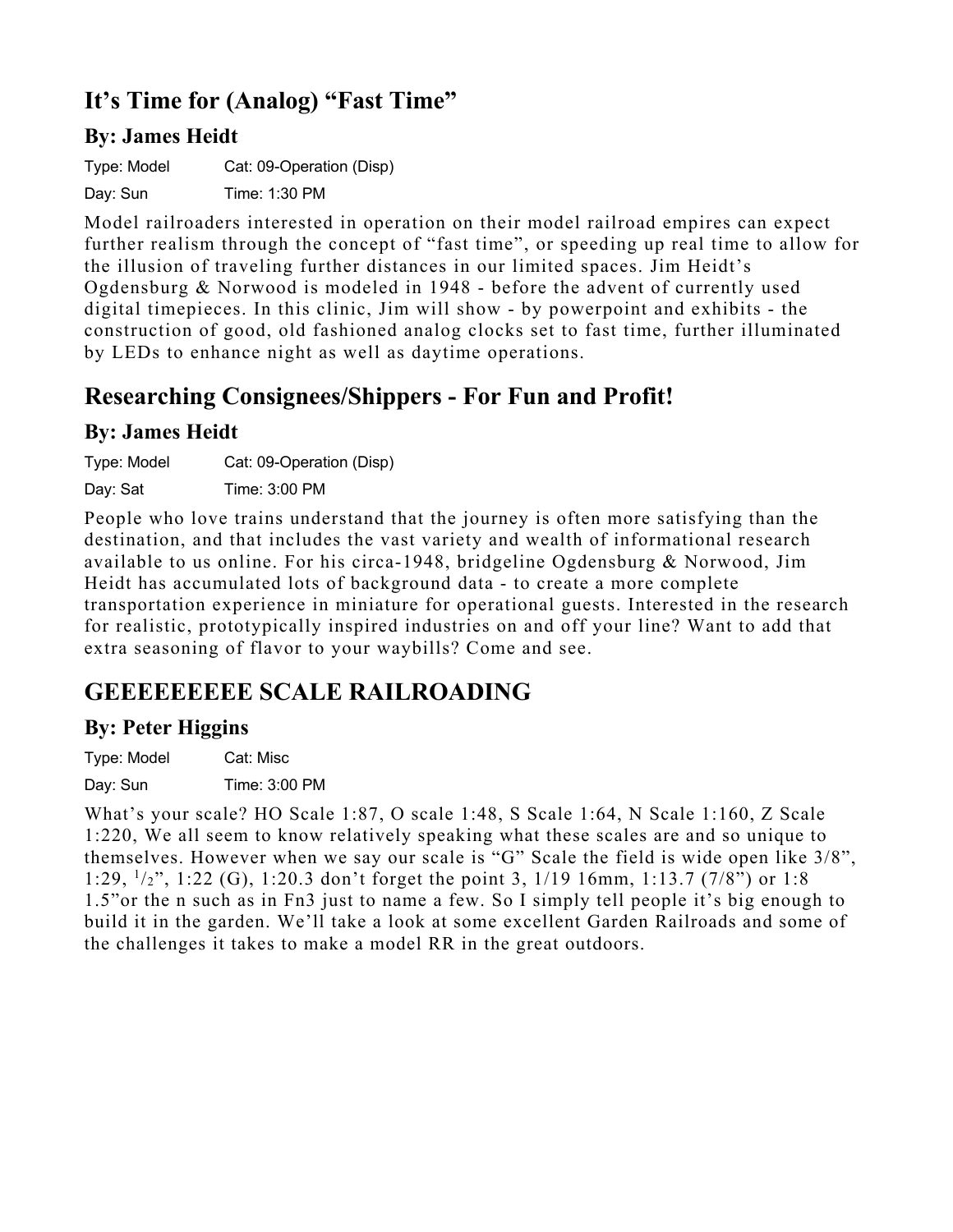### **Steam Locomotives of the Dickson Machine Company, Scranton, Pennsylvania**

### **By: Malcolm Houck**

Type: Model Cat: 02-Motive Power

Day: Sat Time: 9:30 PM

Dickson Machine Company was one of the builders brought into American Locomotive Company when Schenectady Locomotive Works principal assembled the so-called "Locomotive Trust." Those several companies included the formerly independent Schenectady Works, Manchester, Richmond, Brooks, Cooke, Rhode Island, Pittsburgh and Rogers, along with Dickson.

Dickson, with works in Scranton and Wilkes Barre, PA specialized in mining and hoisting machinery for the local hard coal - anthracite industry; -- along with standard and narrow gauge mine locomotives, and including compressed air locomotives and socalled "Fireless Cookers."

With particular expertise in designs of "Double Cab" - "Camelback" - "Mother Hubbard: engines (as well as single cab engines) it was major supplier of locomotives to roads serving the "Anthracite Belt": -- D&H, DL&W, L&HR and NYO&W.

This Powerpoint clinic will have slides showing the scratchbuilt construction of HO Scale Dickson Machine engines for the NYO&W; -- Class B 4-4-0 Double Cab, Class T 2-6-0 Double Cab, Class S 2-8-0 Double Cab (two versions), Class R 2-6-0 Double Cab and Class H 4-4-0 Single Cab.

# **Building Steam Locomotive Models**

### **By: Malcolm Houck**

Type: Model Cat: 02-Motive Power

Day: Sun Time: 4:30 PM

Scratchbuilding and detailing steam locomotive models;

Building models in Brass;

Examples of many of the traditional methods used by the historic published builders -- Mel Thornburgh, George Stock, Carl Traub and Bill Schopp; Soldering and the tips, tricks and shortcuts of a Master Builder;

Commercial and shop-made tools for the engine builder;

Images of completed models, and images of various stages of fabrication and construction;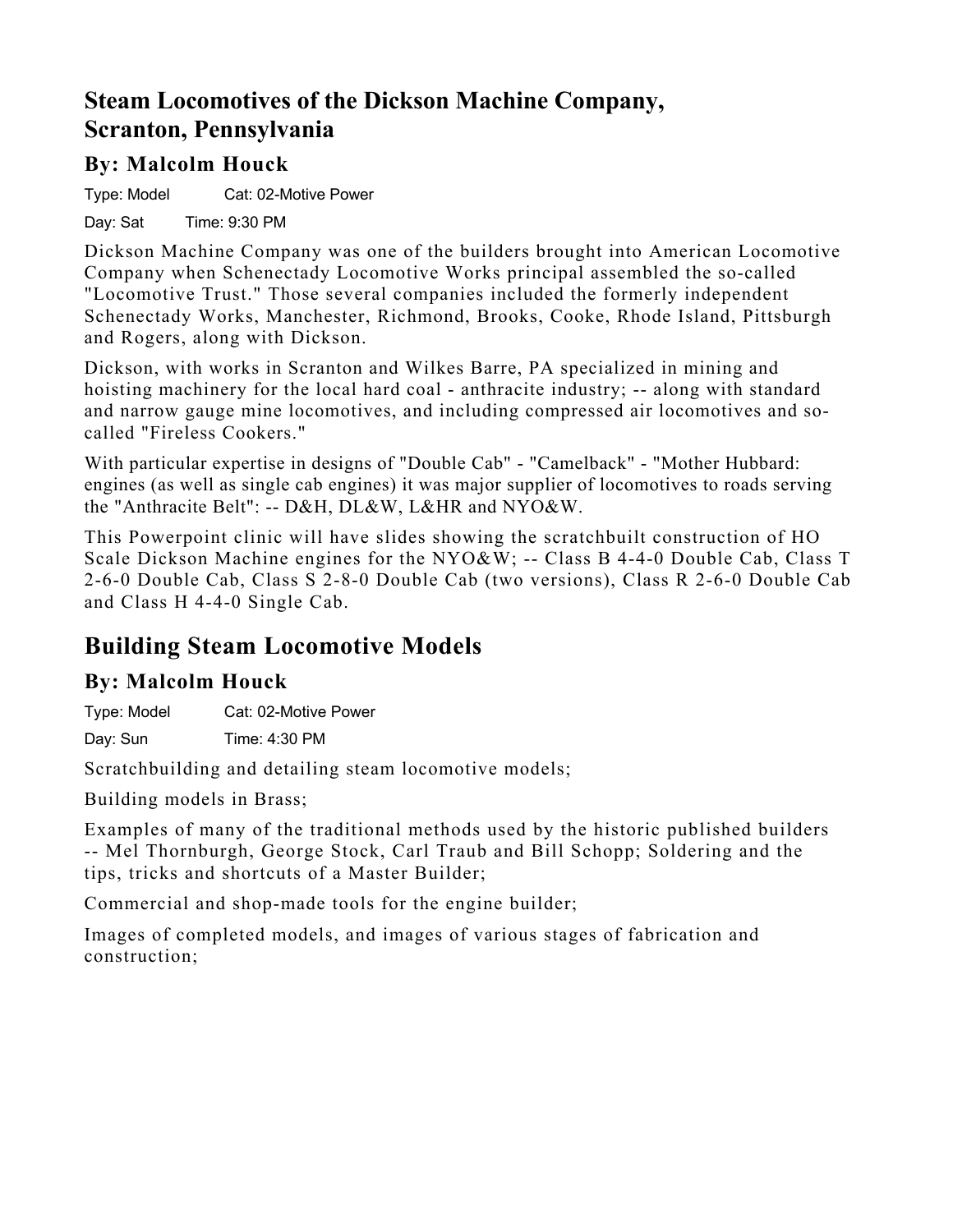# **History of Industry and Railroads in Lowell**

### **By: Ron Karr**

Type: Local Area Cat: 12-Local Hist Day: Fri Time: 7:00 PM

The fortunes of Lowell, Massachusetts, and the region's railroads rose and fell together. Only eight years after Lowell was founded in 1822 to exploit the water power of the Merrimac River, the Boston & Lowell Railroad was chartered to connect the town to Boston. One of New England's earliest railroads, the Boston & Lowell prospered by hauling materials into the cotton mills and taking out finished cloth. Traffic grew after the Civil War as both railroad and mills converted to coal-fired steam power and both reached their peaks early in the twentieth century, the Boston & Lowell now part of the vast Boston & Maine system. But by the start of World War II the mills had shifted much of their production southward and the railroads had gone bankrupt as much of their traffic went to trucks, buses, and above all, the automobile. The postwar revival of Massachusetts's economy was fired by high tech manufacturing and services, neither of which provided much traffic for the railroads, which became largely a service for commuters or the rights-of-way for recreational trails.

### **The Ffestiniog Railway – The Birthplace of the Narrow Gauge**

### **By: Edward Koehler**

Type: Prototype Cat: Misc Day: Sat Time: 1:30 PM

Narrow gauge railways have long fascinated rail enthusiasts, historians, and economists for many reasons. But where was the genre created? Surprisingly one of the birthplaces of the narrow gauge, the Festiniog Railway in north Wales not only survives but has thrived! This presentation first reviews the history of the line and then takes the viewer on a photographic tour of this historically important railway and its articulated Fairlie type locomotives.

# **Firefighting and Your Model RR**

### **By: Edward Koehler**

Type: Prototype Cat: Misc Day: Sat Time: 3:00 PM

This presentation looks at how firefighting is portrayed on model railroad layouts. It starts with a historical review of firehouses and then looks briefly at the history of fire trucks. It concludes with some scenes of live fire ground action and a discussion of some points to keep in mind when attempting to model these buildings, vehicles and incidents.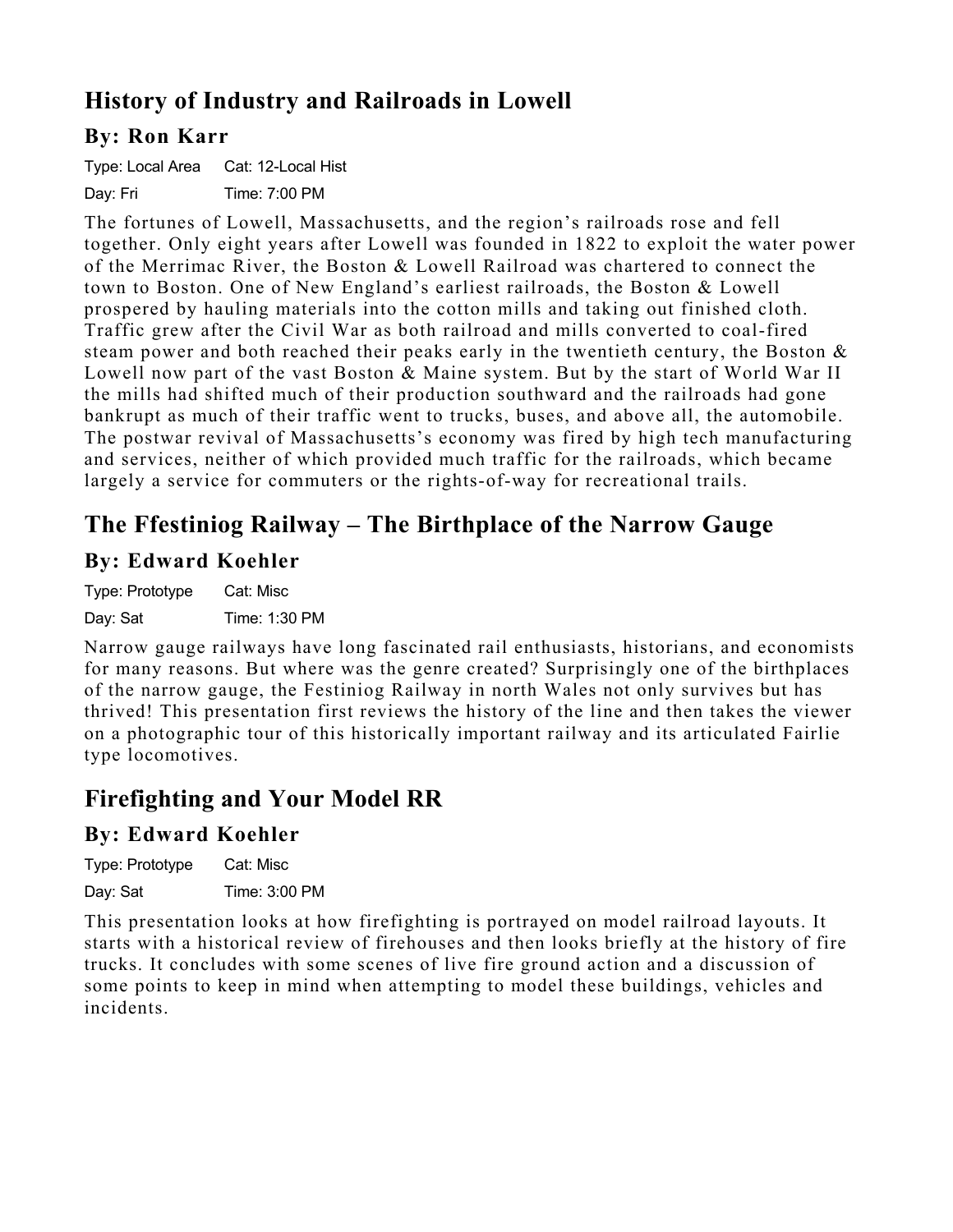### **Two Feet in the Pine Tree State**

### **By: Edward Koehler**

Type: Prototype Cat: Misc Day: Sat Time: 9:00 PM

The narrow gauge technology developed in North Wales was adopted on this side of the Atlantic Ocean in New England. See how one man virtually put his mark on a segment of the rail industry in an entire region. We are proud to say that this part of the History of the Narrow Gauge doesn't just concentrate on just one line but takes the viewer on a tour of the entire milieu, as close to the present day as one author who lives outside of New England is able to do.

### **From Here to There**

#### **By: Tony Koester**

Type: Model Cat: 09-Operation (Disp)

Day: Sun Time: 1:30 PM

Model Railroad Planning editor Tony Koester will discuss how to move trains from "Here" to "There" by timetable and train-order (TT&TO) rules as well as how to move freight cars from Here to There using more realistic-format waybills.

TT&TO operations are not nearly as hard to adopt as many modelers assume and move most of the decision-making from "Simon-says," the dispatcher, to the train crews, increasing the challenge and fun for everyone.

The waybills are as simple to use as the almost standard four-cycle waybills but have a much more realistic appearance and no car cards. They can provide one, two, four, six, or even eight cycles before repeating the original movement. They're made on your home computer as Word or Excel documents.

# **Modeling the Prototype - North Whitefield, ME**

### **By: Pete Magoun, MMR**

| Type: Model | Cat: 05-Scenery |
|-------------|-----------------|
| Day: Sat    | Time: 6:30 PM   |

Modeling prototypical scenery is not hard to do. Pete will walk through the processes involved in creating a prototypical scene, with an unexpected benefit. This is NOT a scenery demo; it's a voyage through the planning and execution process.

# **Scratchbuild a Flatcar and Earn a Merit Award**

### **By: John McHugh**

Type: Model Cat: 03-Cars

Day: Sun Time: 8:30 AM

Have you wanted to scratchbuild a railroad car but believed it was too difficult? I will show you how I scratchbuilt a flatcar and earned a Merit Award. The clinic will demonstrate building a flatcar from planning to step by step construction including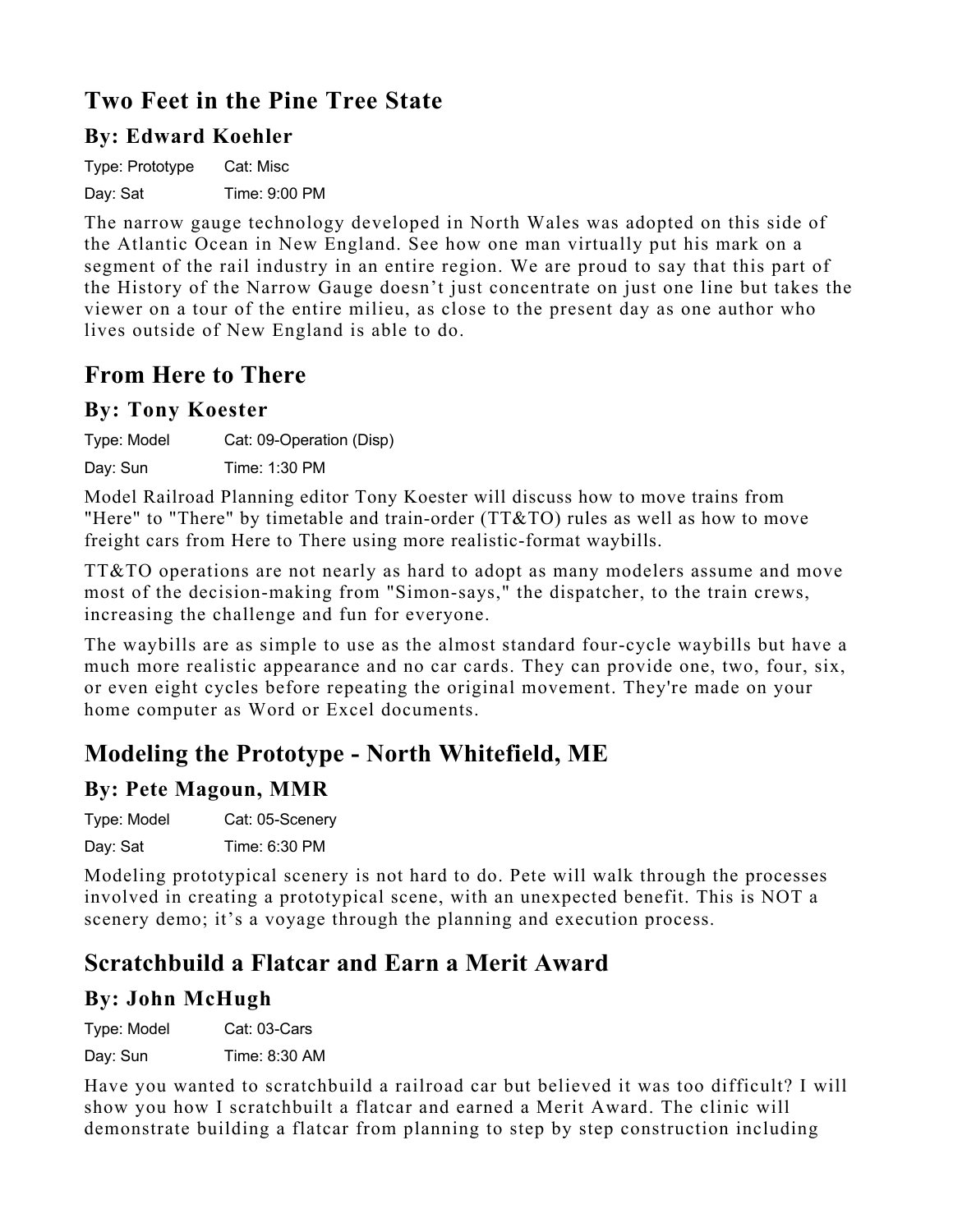painting, weathering and decal application. The presentation will briefly touch on the judging process for merit and the requirements for the Master Builder - Cars AP certificate. If I can build a quality car then anyone can!

### **Designing a Layout for Realistic Operations - and the Chief Dispatcher Certificate**

### **By: Peter McKenney**

| Type: Model | Cat: 09-Operation (Disp) |
|-------------|--------------------------|
| Day: Sat    | Time: 8:30 AM            |

Designing a layout based on a prototype railroad also provides a lot of information for creating a realistic operating scheme. Given space constraints, the author first determined how many prototype-based design elements he could accommodate, then used schematic track drawings to plan the flow of rolling stock, and finally (satisfied the plan would likely be both practical and enjoyable) built the benchwork needed to support the layout. Then, in part to satisfy AP requirements, he also generated a timetable and train chart, a system of operations (based on prototype employee and passenger timetables and operating forms), instructions for future layout operators, and finally fascia signs for operator instruction and references.

# **Case Study: Modeling a Prototype Scene**

### **By: Peter McKenney Tom Oxnard, MMR**

Type: Model Cat: 06-Prototype Model

Day: Sat Time: 8:00 PM

Learn about the process for earning the Master Builder-Prototype Models AP certificate. The clinic will cover selection of a prototype scene to model through constructing the model scene, structures and rolling stock that meet the AP requirements. The benefits of sharing ideas and talents will be emphasized. In this case, one modeler studied a prototype scene that he needed for his layout, researched its history, and created CAD plans to be used in building several models of structures as well as the modules for the scene. The second modeler then used the supplied plans and reference pictures to build the model and earned the Prototype Models certificate.

# **Making an Origami Wreath/Pinwheel**

### **By: Rosemary Mezzocchi**

Type: Non-Rail Cat: Participation Day: Sat Time: 6:30 PM

Make an Origami wreath that turns into a movable pinwheel and back to a wreath. The clinician will provide all materials for this project. Come join in on the fun.

Bonus project: You must bring a crisp \$1.00 bill that you will turn into a bow tie.

There is a Registration fee of \$5.00 and the clinic is limited to 15 people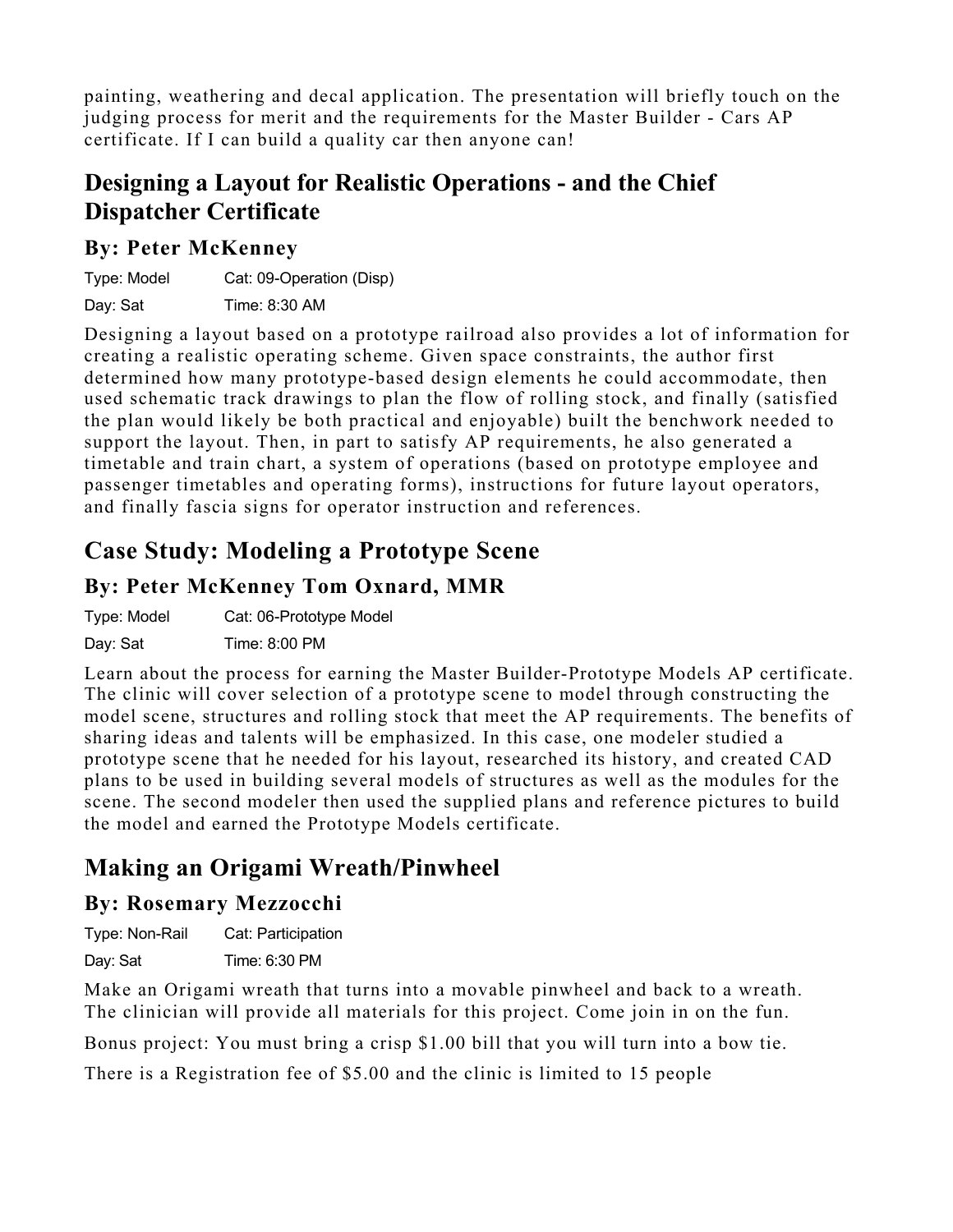# **Making an Origami Cube**

### **By: Rosemary Mezzocchi**

Type: Non-Rail Cat: Participation

Day: Sun Time: 4:30 PM

Clinician will show and guide you in making an Origami cube. The clinician will provide all the materials required for this project. Come join in on the fun. Bonus project: You must bring a crisp \$1.00 bill that you will turn into a bow tie.

Limit 15 people

### **New Techniques for New Technology Decals/Applying Tichy Train Group Decals**

#### **By: Bill Morris**

| Type: Model | Cat: 10-Details |
|-------------|-----------------|
| Day: Fri    | Time: 5:00 PM   |

I will display 4 or 5 models I have successfully decorated with these TTG decals which are available in all the major scales including the one I choose to model in "S" Scale. These new decals offered by TTG are made with a plastic deposited on decal paper and IR cured on the fly as printed. This makes a great crisp decal with high resolution but presents problems when trying to apply them. Bill Morris of NE Prototypes will show you his techniques on an actual S Scale model being decorated in this clinic and his tips for dealing with the issues they can present. The same techniques apply to all scales. There will be a free printed handout and a TTG catalog will be passed around for all to see the sets available from TTG and NE Prototypes.

### **Building a Locomotive Roster and Saving the Decoder Settings with JMRI – Minute Clinic**

#### **By: Ed O'Connell**

Type: Model Cat: 09-Operation (Disp) Day: Fri Time: 3:00 PM

Quick tips for building a locomotive roster in Decoder Pro for use with the other elements of JMRI as well as saving the decoder settings in case the decoder needs to be reset and reprogrammed.

### **Coloring Wooden Walls with Chalk – Minute Clinic**

### **By: Sue Osberg**

Type: Model Cat: 04-Structures

Day: Fri Time: 3:00 PM

Looking for something different to do with the walls of your wooden

structures? Here's a suggestion: use chalks. Chalk can provide a different sort of look for wooden walls, whether the walls are laser cut or are board-on-board. Using several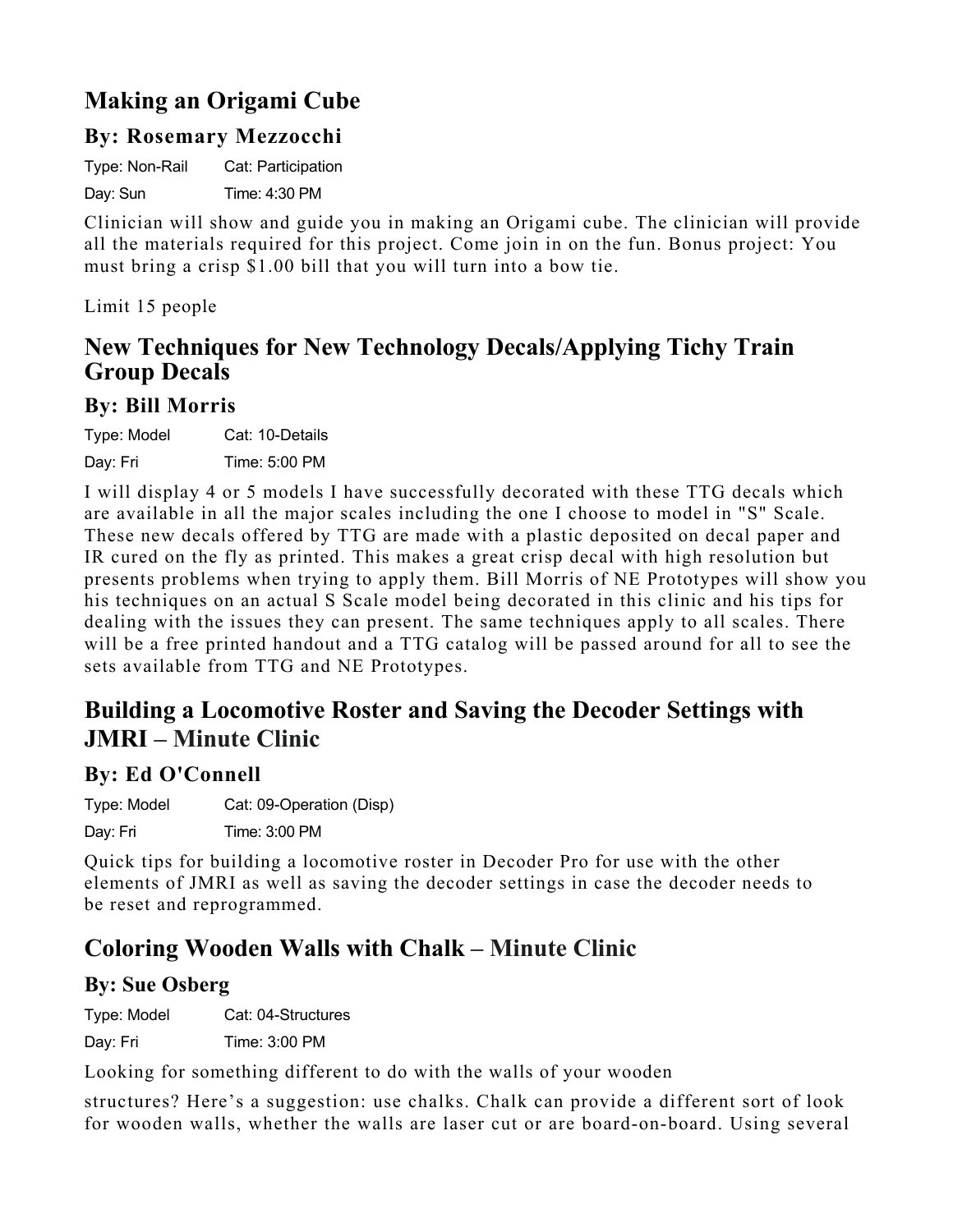shades of chalk provides a kind of "built-in" weathered look to the walls or boards. Check out this clinic for something different.

### **Scratch Build Prototype Structures**

#### **By: Tom Oxnard, MMR**

| Type: Model | Cat: 04-Structures |            |               |
|-------------|--------------------|------------|---------------|
| Day: Fri    | Time: 7:00 PM      | Day 2: Sun | Time: 1:30 PM |

Do you want a certain building on your layout because it has special meaning to you, or is in a certain location, or is needed for an LDE? All you need is some pictures and details of the structure. I will show you how I use Sanborn Maps, Google Images, and CAD drawings to calculate dimensions and make drawings and Mock Ups before I start construction. I will show how I construct 6 different structures in wood and brick, and the techniques that I use.

### **Building Bar Mills Magee's Tire Repair Shop By: Andy Reynolds**

Type: Model Cat: Participation Day: Fri Time: 7:00 PM

Andy Reynolds chose this Bar Mills kit, as it's a suggested kit for not only the beginner, but the advanced modeler. You'll either be perfecting your skill-set, or learning craftsman kit building for first time. The Magee's Tire Repair (in HO Scale) is almost 5" wide by 3" deep, and, *"has some interesting visual tricks to achieve its own look*", says Art Fahie, owner of Bar Mills. Our goal will be to assemble, paint and detail this kit during the session. You may want to change the signage, if you want to personalize the kit, which we'll also demonstrate.

We will go over where the common mistakes are usually made, and then what to do "first" in kit building, as well as what can be done later on. We plan on gluing, staining, painting, weathering as well as learning decaling techniques. The participants will then discuss proper placement of their diorama, for maximum impact for short money.

Participation will be limited to the first 20 to register and a \$15 fee is charged.

Each participant will need to bring their own tools which should include;

• favorite cutting knife such as X-acto #11 knife or a number of new razor blades

- Pounce wheel (for making "nail holes")
- Cutting surface if available
- Flat Nail Boards (Black Emery on foam core type is good. Revlon or store brand.
- Assorted small paint brushes
- Favorite paints and stains, of your color choices for building & trim
- Small squaring device
- Steel ruler or straight edge (HO scale-ruler is ideal)
- Small wood clamps (such as Micro Mark #85421)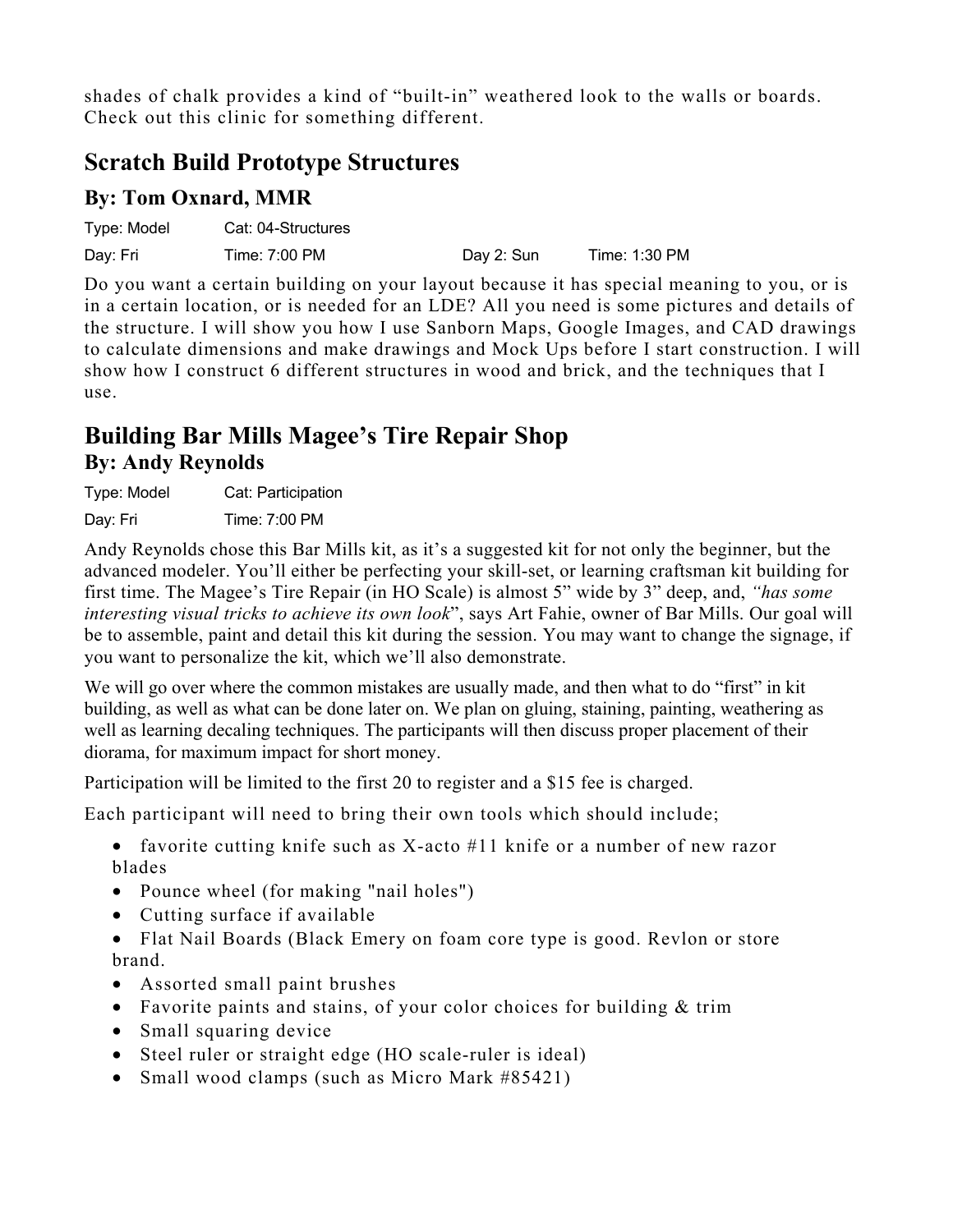# **Let's Learn how to Operate**

#### **By: Bruce Robinson**

Type: Model Cat: 09-Operation (Disp)

Day: Sat Time: 8:30 AM

Bruce has been holding operating sessions for over 25 years. In this clinic he will draw upon that experience to describe how to set up an operating system.

He will touch on such topics as;

- Track planning for operations
- Train makeup, train handling
- Sequence and scheduled running of trains
- Waybills and routing of freight cars
- Yard operations
- Dispatcher control
- How to have fun at an operating session

If you have been thinking of setting up operations for y9our layout, this is the clinic for you.

### **Two Years, Two Weeks**

#### **By: Bruce Robinson**

Type: Model Cat: Misc

Day: Sat Time: 1:30 PM

Building a dream, how Jim Falls approached achieving his dream layout, the Stratton Valley Railroad & Transfer Company. Starting with an idea, then a track plan (actually more than one track plan), acquiring the space and finally beginning construction to complete the SV&TC.

Along the way ideas had to gel, decisions made, track laid and then setting the scenery to tell the story of the SV&TC as it would have existed in southwestern Vermont in 1940 hauling granite from a quarry, chips from the chip mine and providing local freight and passenger service to the local population. Along the way a good dose of humor will be obvious as the customers who use the railroad will attest.

# **Earning the Chief Dispatcher Certificate**

### **By: Bruce Robinson**

Type: Model Cat: Misc

Day: Sun Time: 4:30 PM

What does it take to earn the Chief Dispatcher certificate in the Awards Program? This clinic will go through the NMRA Achievement Program requirements and how to work through all the parts that must be completed to earn the award. If you hold the certificate please stop by and lend a hand in explaining the steps that need to be taken.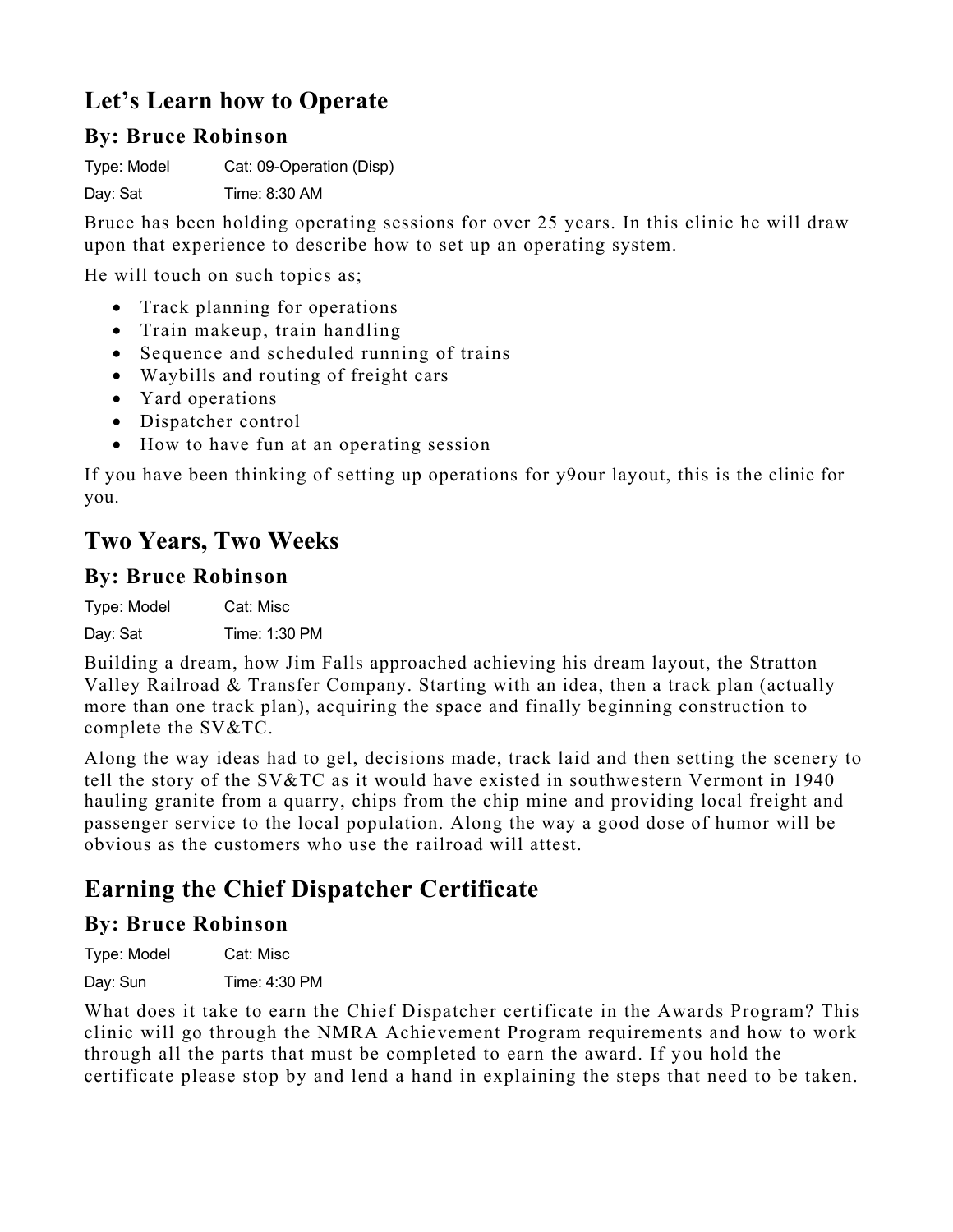# **The beginning stages of LiDAR scanning and 3D printing**

### **By: Jon Silhavey**

Type: Model Cat: 06-Prototype Model

Day: Fri Time: 5:00 PM

Phones and tablets are equipped with LiDAR scanners. Tests are being conducted at both the Seashore Trolley Museum and the Shoreline Trolley museum. At this moment the scans have been effective at recording measurements and complex shapes. This technology is proving useful in the creation of 3D printable transit vehicles and trollies which are rarely made by mainstream manufacturers.

### **Details, Details, Details or "Don't Sweat the Small Stuff"**

#### **By: Rudolf Slovacek**

| Type: Model | Cat: Misc     |
|-------------|---------------|
| Day: Fri    | Time: 5:00 PM |

How often have you heard the phrase "You need more detail for your layout or your contest model"? Well, I believe there is a happy medium that we all can achieve. This clinic will give a bit of information I've learned over the years. I will show how, with a little work, you can achieve that "Good Enough" look or, with some additional effort, make a more detailed model or scene. It is amazing what a little paint, thread, wood, decaling, a casting or two, some scratch building, a small kit and some weathering can do. So, won't you join me for what I hope will be a fun and interesting clinic.

# **Stonewalls Unlimited**

#### **By: Mike Tylick, MMR**

| Type: Model | Cat: 05-Scenery |
|-------------|-----------------|
| Day: Sat    | Time: 3:00 PM   |

Michael Tylick, owner of Raildesign Services, will demonstrate methods of constructing masonry walls with the use of handmade modular castings instead of tedious hand carving. We'll start with a simple and foolproof way to make rough surfaced stones - similar to those often used in railroad and other construction and use these to build master patterns that can be used to construct walls that can be made to any size and shape without unrealistic "wallpapering"- the effect of regularly repeating a recognizable pattern throughout the wall. Clinic participants will be able to make master stones and patterns during the hands on period. Few tools will be necessary, a hobby knife with dull blades- a chisel blade can be very helpful and perhaps a small square and straightedge.

This approach uses inexpensive materials and is adaptable to any scale and era, and can be used to replicate many different styles of masonry. The techniques involved were derived from early articles by Jack Work- one of Michael's model railroad heroes. Variations of Jack's ideas are used by many manufacturers of masonry surfaces.

Participation will be limited to the first 20 to register and a \$10 fee is charged.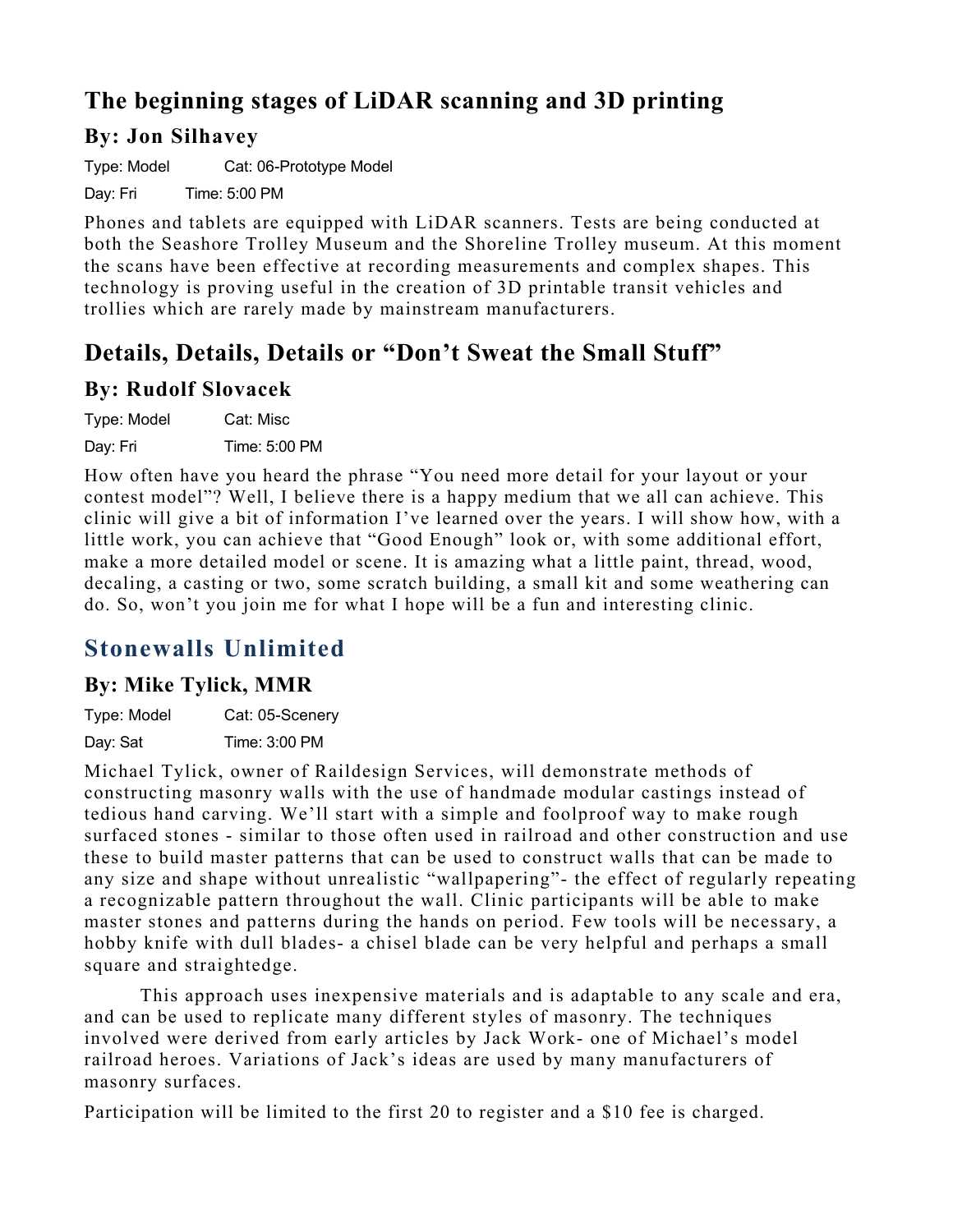# **Lineside Signals**

#### **By: James van Bokkelen**

Type: Model Cat: 09-Operation (Disp)

Day: Sat Time: 8:00 PM

This is a slide show about engineering, designing and building automatic block and interlocking signals for my DC/DCC layout. Includes selection and use of commercial components, how to implement basic ABS and interlocking logic, communication between signal locations and discussion of modeling searchlight mast and dwarf signals following B&M/MEC practice and rule books.

# **Chinese Steam in 1995 and 2005**

### **By: James van Bokkelen**

Type: Prototype Cat: Misc Day: Fri Time: 9:00 PM

In 1995, while Chinese steam was still plentiful, presenter James Van Bokkelen photographed off-the-beaten path mainline and narrow gauge steam operations in Manchuria. In 2005 he returned to China, visiting the twilight of steam on the JiTong railway in Inner Mongolia,and standard and narrow-gauge industrial lines in central China.

### **A Professional DCC installer's Tip and Hints – Minute Clinic**

#### **By: Lew White**

Type: Model Cat: 08.1 DCC

Day: Fri Time: 3:00 PM

Lew White is a professional DCC Installer for Tony's Train Exchange in Essex Jct. Vermont. For over 24 years Lew has seen and done it all, Onboard, QSI, Train Control Systems, ESU, SoundTraxx and more. It has been noted that he does what needs to be done, and does it right. His advice is often sought out by other DCC installers.

Lew will be doing a locomotive sound installation during his mini clinic, giving examples of best practices as he moves through the process Including;

- Layout and Planning
- Wire Management
- Soldering
- Neatness

# **Soldering for Model Railroaders**

### **By: Erich Whitney**

Type: Model Cat: Participation

Day: Sat Time: 6:30 PM

n this clinic, you will learn and practice techniques required to solder electrical circuits, wiring, and track work. You will build a power supply circuit board that you'll be able to take home and use on your layout. You'll also practice soldering feeder wires to your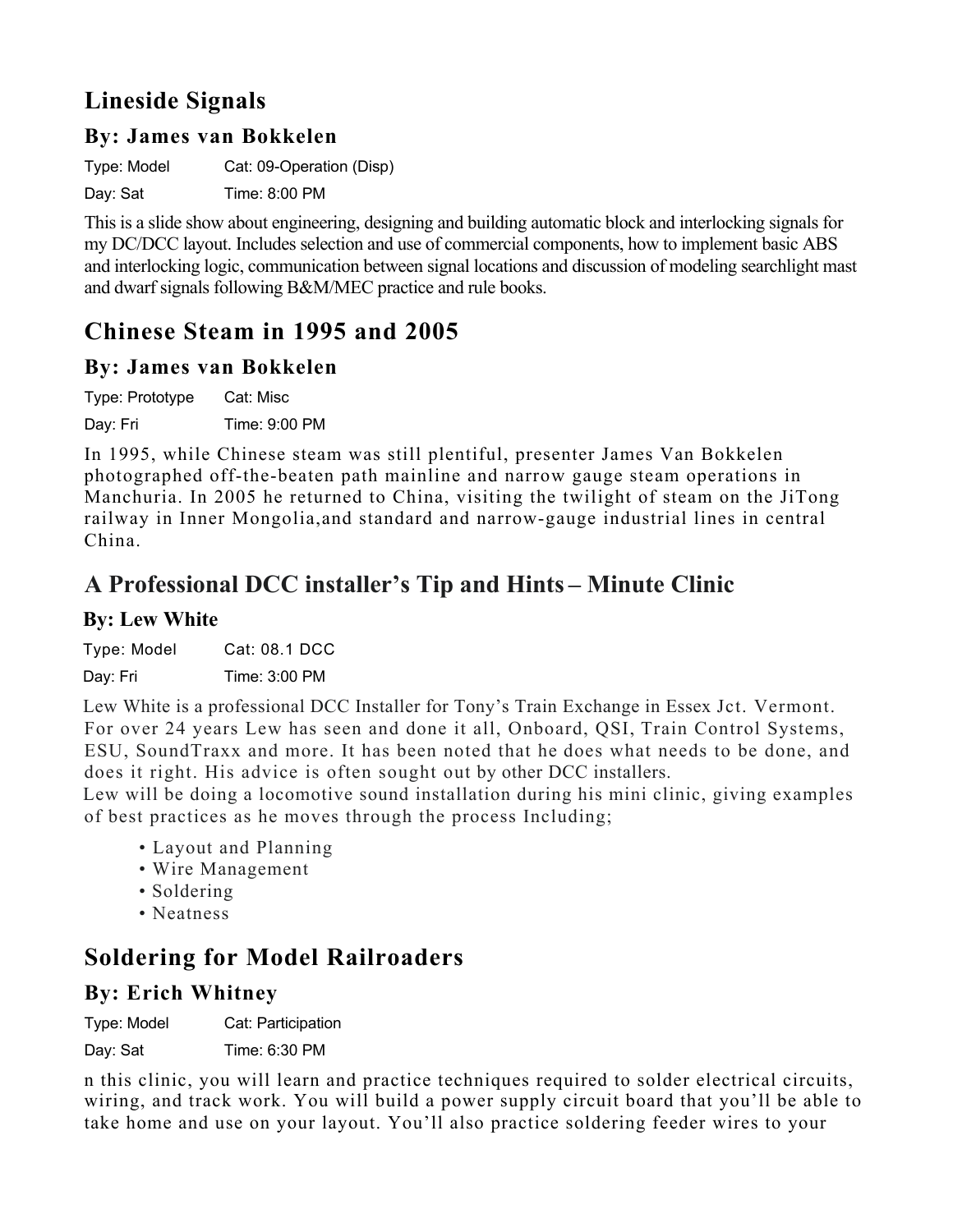track and learn how to properly make a soldered wire connection. The power supply kit is included as part of the clinic registration and soldering irons and solder will be provided. If you would like to bring your soldering iron along to use instead, please do so. Participation will be limited to the first 16 to register and a \$15 fee is charged.

# **DCC University, Part 1**

### **By: Erich Whitney & Kaylee Zheng**

| Type: Model | Cat: 08.1 DCC  |
|-------------|----------------|
| Day: Sat    | Time: 10:00 AM |

JMRI is an open-source software package that has help change how model railroaders interface with their DCC systems. This course of clinics will give attendees a concrete foundation on establishing, navigating, and operating the JMRI software.

Part 1 of this two-part series, attendees will learn how to install the JMRI software and hardware and will explain CVs and their purpose.

Part two of the series will focus on speed matching locomotives. Attendees are encouraged to bring their laptops as well as their USB to DCC interface hardware, i.e. Digitrax PR3, to this series.

It is strongly recommended that each attendee attempt to test their computer and DCC interface before coming to the convention. Additionally, attendees are also encouraged to bring two DCC equipped locomotives to practice speed matching. The two parts of this clinic are scheduled on different days so that attendees will have time more time to work with the software between sessions if they wish to do so. Seating is limited due to space constraints and to give the clinicians a chance to work with the attendees.

Participation will be limited to the first 15 to register and a \$15 fee is charged.

# **DCC University, Part 2**

### **By: Erich Whitney & Kaylee Zheng**

Type: Model Cat: 08.1 DCC Day: Sun Time: 10:00 AM

JMRI is an open-source software package that has help change how model railroaders interface with their DCC systems. This course of clinics will give attendees a concrete foundation on establishing, navigating, and operating the JMRI software.

Part 1 of this two-part series, attendees will learn how to install the JMRI software and hardware and will explain CVs and their purpose.

Part two of the series will focus on speed matching locomotives. Attendees are encouraged to bring their laptops as well as their USB to DCC interface hardware, i.e. Digitrax PR3, to this series.

It is strongly recommended that each attendee attempt to test their computer and DCC interface before coming to the convention. Additionally, attendees are also encouraged to bring two DCC equipped locomotives to practice speed matching. The two parts of this clinic are scheduled on different days so that attendees will have time more time to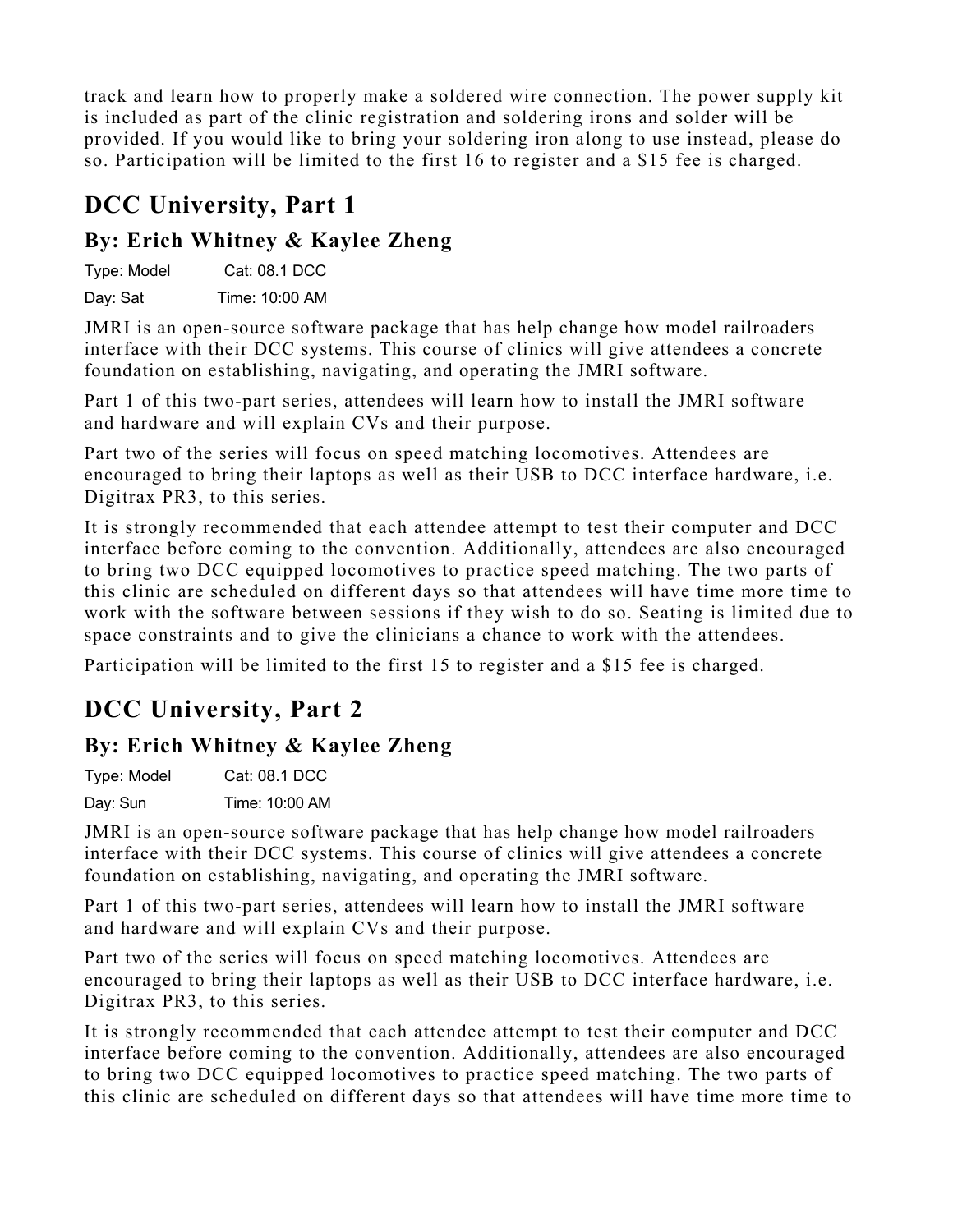work with the software between sessions if they wish to do so. Seating is limited due to space constraints and to give the clinicians a chance to work with the attendees.

Participation will be limited to the first 15 to register and a \$15 fee is charged.

### **Modeling Details Along the Right-of-Way**

### **By: Peter Youngblood, MMR**

| Type: Model | Cat: 05-Scenery |            |                |
|-------------|-----------------|------------|----------------|
| Day: Sat    | Time: 8:00 PM   | Day 2: Sun | Time: 10:00 AM |

What's easily overlooked in the pursuit of realistic modeling are the small things, the not-so-obvious details that when added, make a noticeable difference and lend credibility to any scene even when they're just along the right-of-way. Many of the details in this clinic are available as commercial parts in HO scale, some in N, S, or O. Others are simply scratch built. All can be added to a layout in one or two evenings.